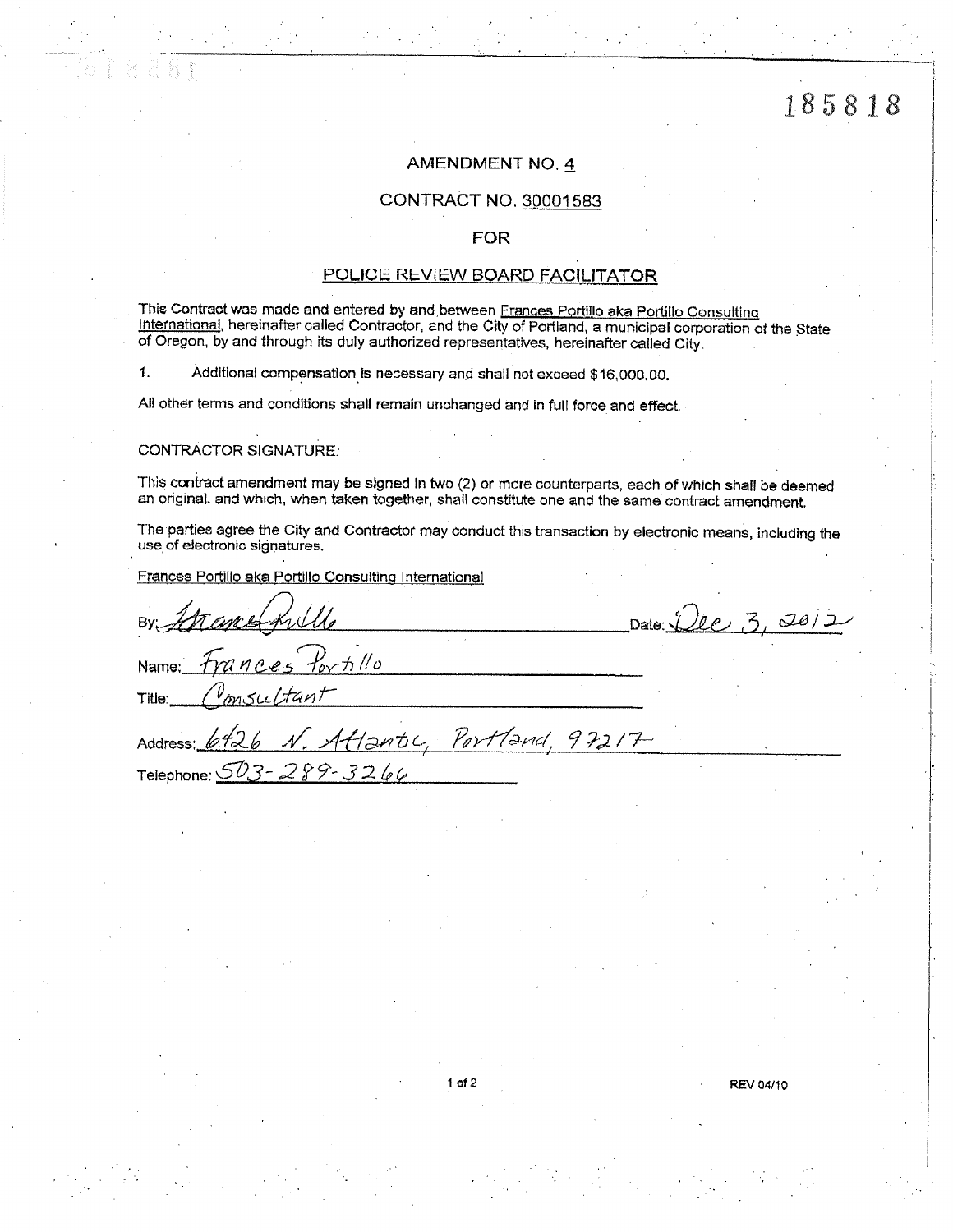Contract No. 30001583 **Amendment/Change Order No.** 4

Contract Title: Police Review Board Facilitator

# CITY OF PORTLAND SIGNATURES:

| By:       |                                                  | Date: |  |
|-----------|--------------------------------------------------|-------|--|
|           | <b>Chief Procurement Officer</b>                 |       |  |
|           |                                                  |       |  |
| By:       |                                                  | Date: |  |
|           | <b>Elected Official</b>                          |       |  |
|           |                                                  |       |  |
| Approved: |                                                  |       |  |
|           |                                                  |       |  |
| By:       | Office of City Auditor                           | Date: |  |
|           | Approved as to Form:                             |       |  |
| By:       | APPROVED AS TO FORM                              | Date: |  |
|           | $\frac{1}{2}$<br>Office of City Attorness Cheese |       |  |
|           |                                                  |       |  |
|           |                                                  |       |  |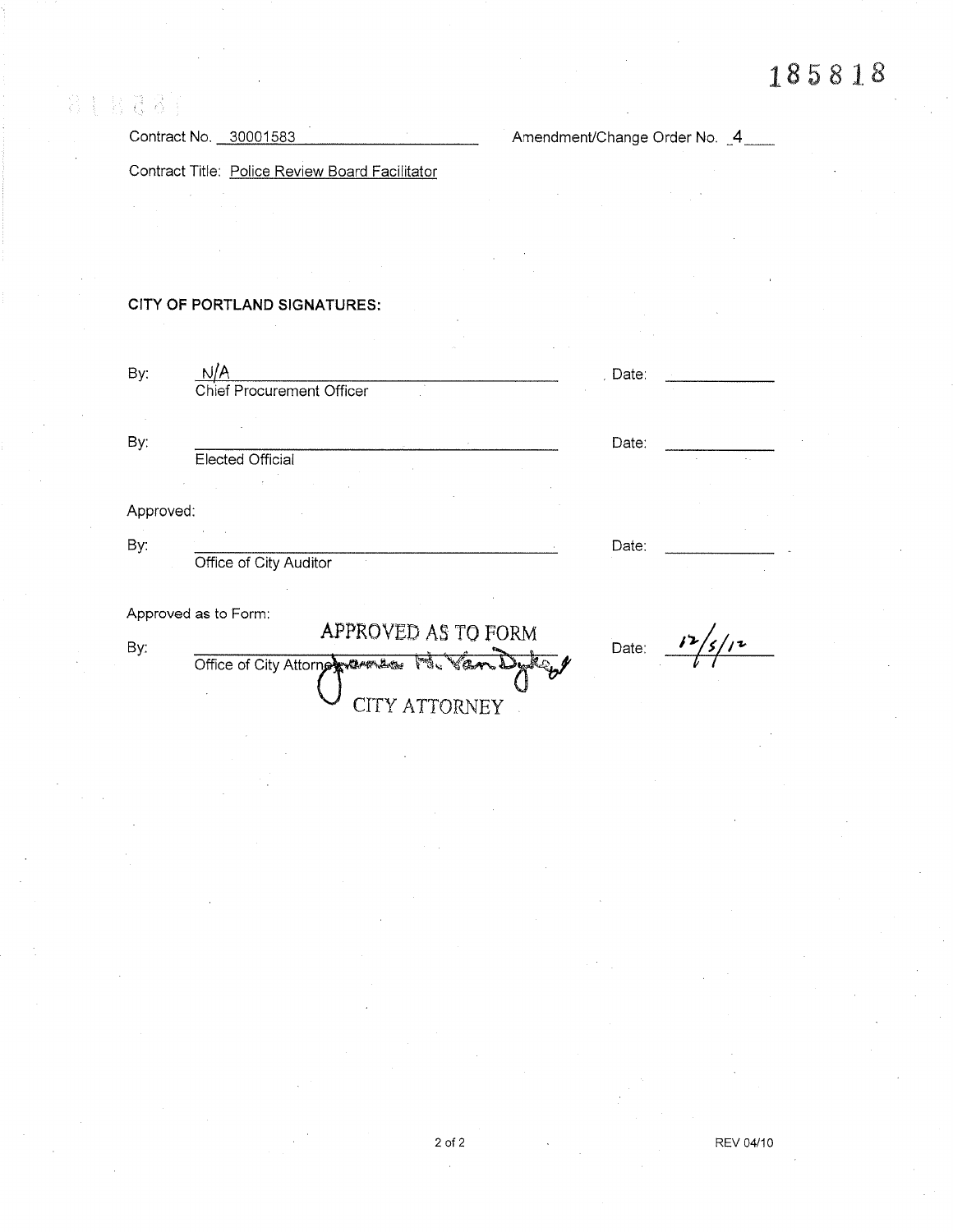# AMENDMENT NO. 3

## CONTRACT NO. 30001563

### FOR

### POLICE REVIEW BOARD FACILITATOR

This Contract was made and entered by and between Frances Portillo ake Portillo Consulting International, hereinafter called Contractor, and the City of Portland, a municipal corporation of the State of Oregon, by and through its duly authorized representatives, hereinafter called City.

 $\mathbf{1}$ Additional compensation is necessary and shall not exceed \$8299.00.

All other terms and conditions shall remain unchanged and in full force and effect.

### CONTRACTOR SIGNATURE:

**FROM:** 

This contract amendment may be signed in two (2) or more counterparts, each of which shall be deemed an original, and which, when taken together, shall constitute one and the same contract amendment,

The parties agree the City and Contractor may conduct this transaction by electronic means, including the use of electronic signatures.

Frances Portillo aka Portillo Consulting International

520 Date: Name: Title:

Atlantic, Portland 灯。  $97217$ Address: Telephone: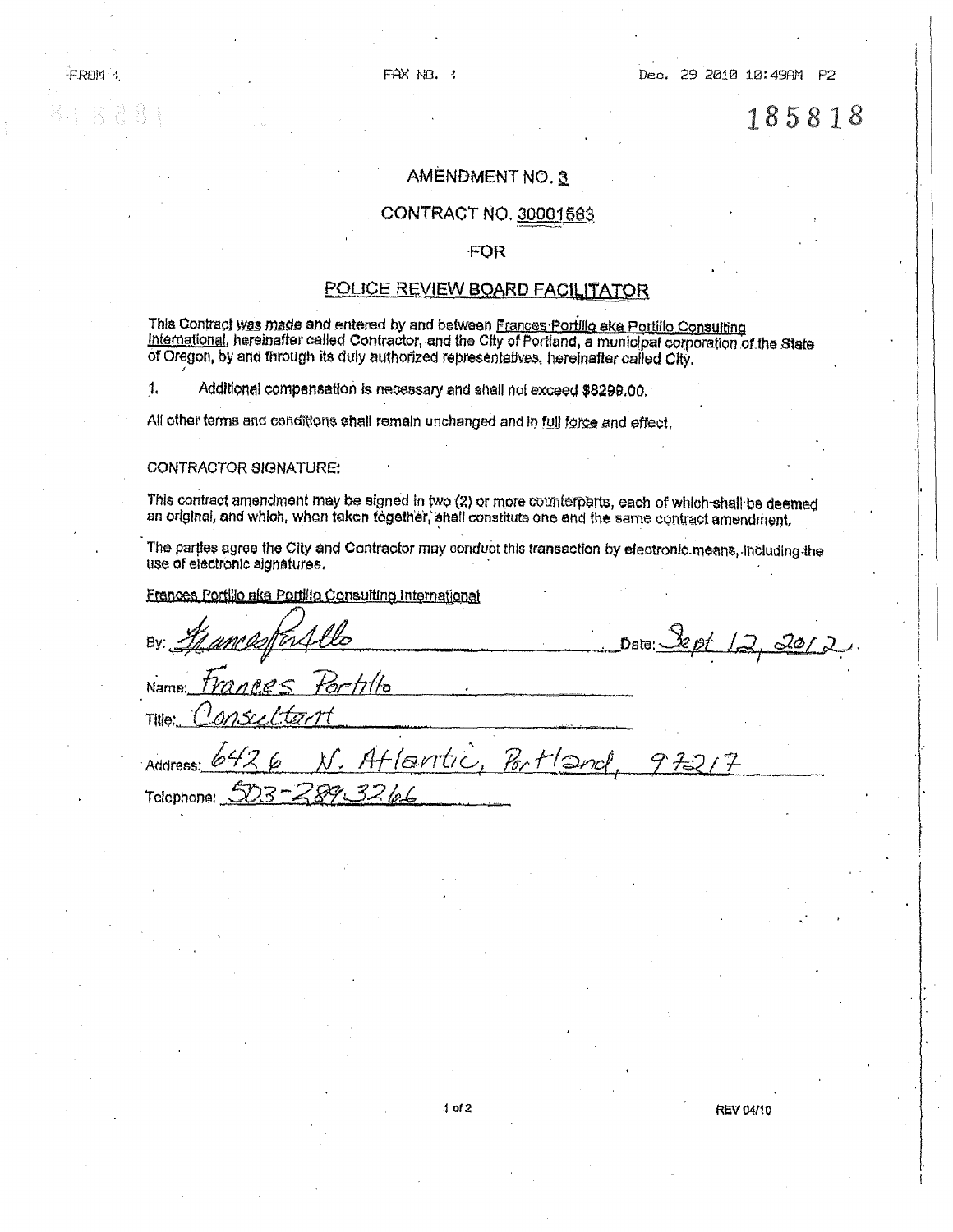Dec. 29 2010 10:50AM P3

185818

Contract No. 30001583 Contract Title: Police Review Board Fecilitator Amendment/Change Order No. 3

Date:

Date:

# CITY OF PORTLAND SIGNATURES:

By:

FROM :

**Procurement Officer** 

,7012 Date:

By:

Approved: By:

Office of City Auditor

**Official** 

APPROVED AS TO FORM Approved as to Form: sames H. Van Dykeck By: Office of City Attomay CITY ATTORNEY

 $\frac{9}{18}$ Dàte:

 $2$  of  $2$ 

**REV 04/10**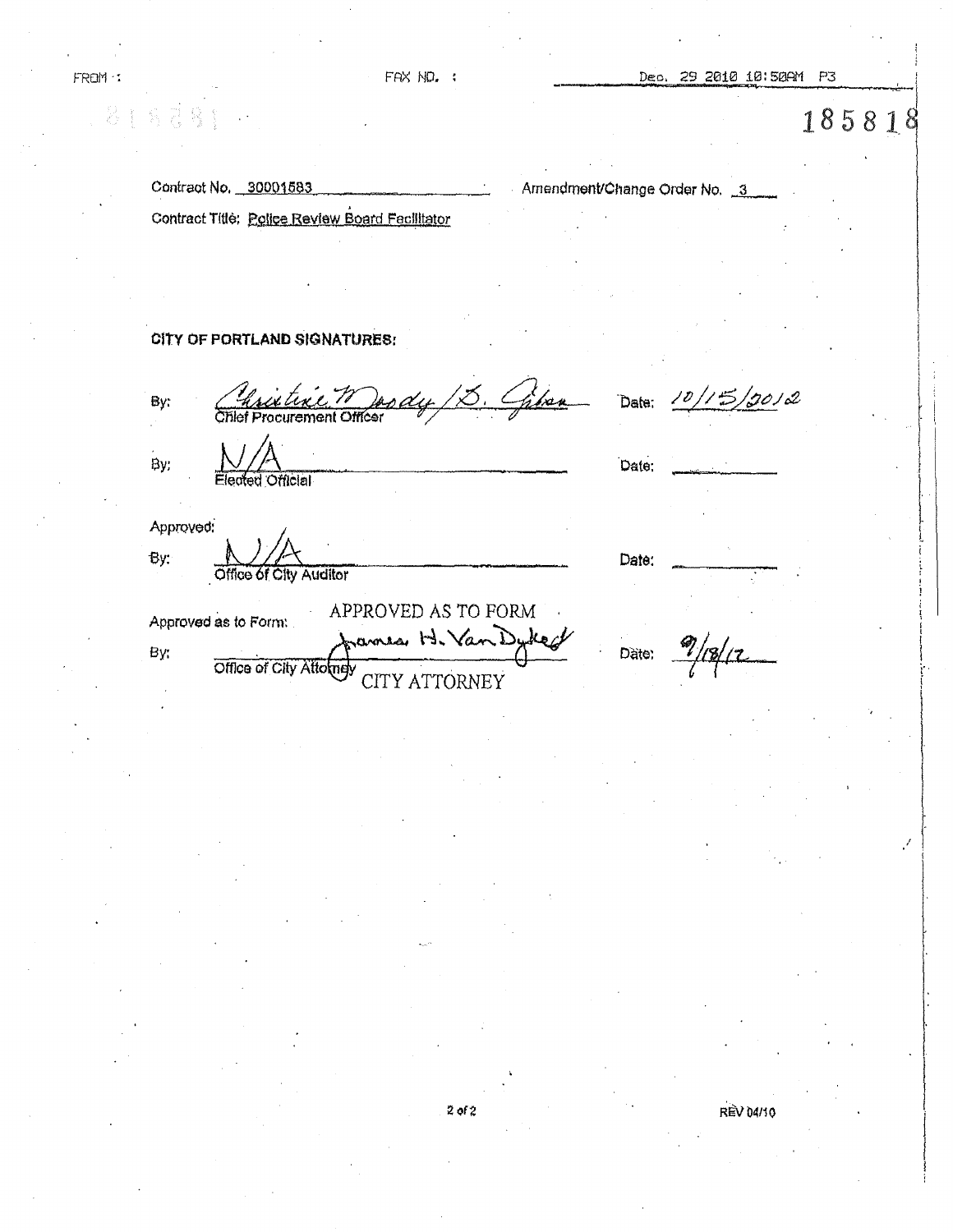#### AMENDMENT NO.  $\overline{2}$

# CONTRACT NO. 30001583

### **FOR**

### POLICE REVIEW BOARD FACILITATOR

This Contract was made and entered by and between \_\_Frances Portillo aka Portillo Consulting<br>International, hereinafter called Contractor, and the City of Portland, a municipal corporation of the State<br>of Oregon, by and th

Addition of person named Pat Flynn as a subcontractor to perform administrative support and 1, serve as Review Board note taker at a rate of \$75 per hour.

All other terms and conditions shall remain unchanged and in full force and effect.

### **CONTRACTOR SIGNATURE:**

This contract amendment may be signed in two (2) or more counterparts, each of which shall be deemed an original, and which, when taken together, shall constitute one and the same contract amendment.

The parties agree the City and Contractor may conduct this transaction by electronic means, including the use of electronic signatures.

Frances Portillo aka Portillo Consulting International

| By Mitts                                                                           | Date Det 4, 2012            |
|------------------------------------------------------------------------------------|-----------------------------|
| Name: Frances Portillo<br>Title: Consultar +                                       |                             |
| Address: $\varphi \sim 2$ $\varphi$ $\mathcal{N}$ .<br>$t$ dephone: $572.289.3266$ | Atlantic Portland, OR 97217 |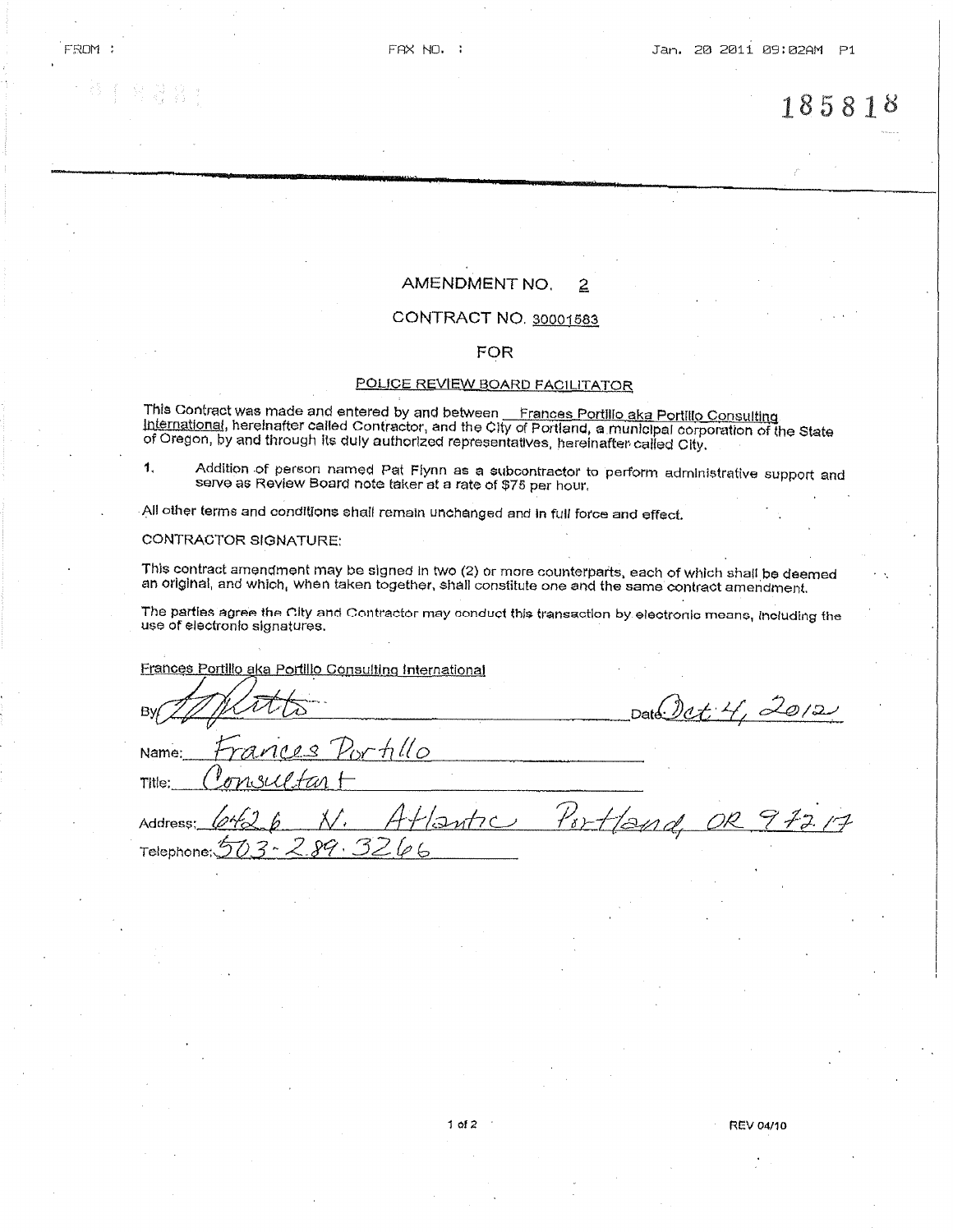Contract No. 30001583 Amendment/Change Order No. 1 Contract Title: POLICE REVIEW BOARD FACILITATOR CITY OF PORTLAND SIGNATURES: Christian Mody (3. Gisse Date:  $10/15/20/2$ By: By: Date: Elected Official Approved: By: Date: Office of City Auditor APPROVED AS TO FORM Approved as to Form: maria B. Van Dykept Date:  $\frac{\frac{1}{\sqrt{8}}}{2}$ Office of City Attorney<br>CITY ATTORNEY By:

ST 后来 RT

REV 04/10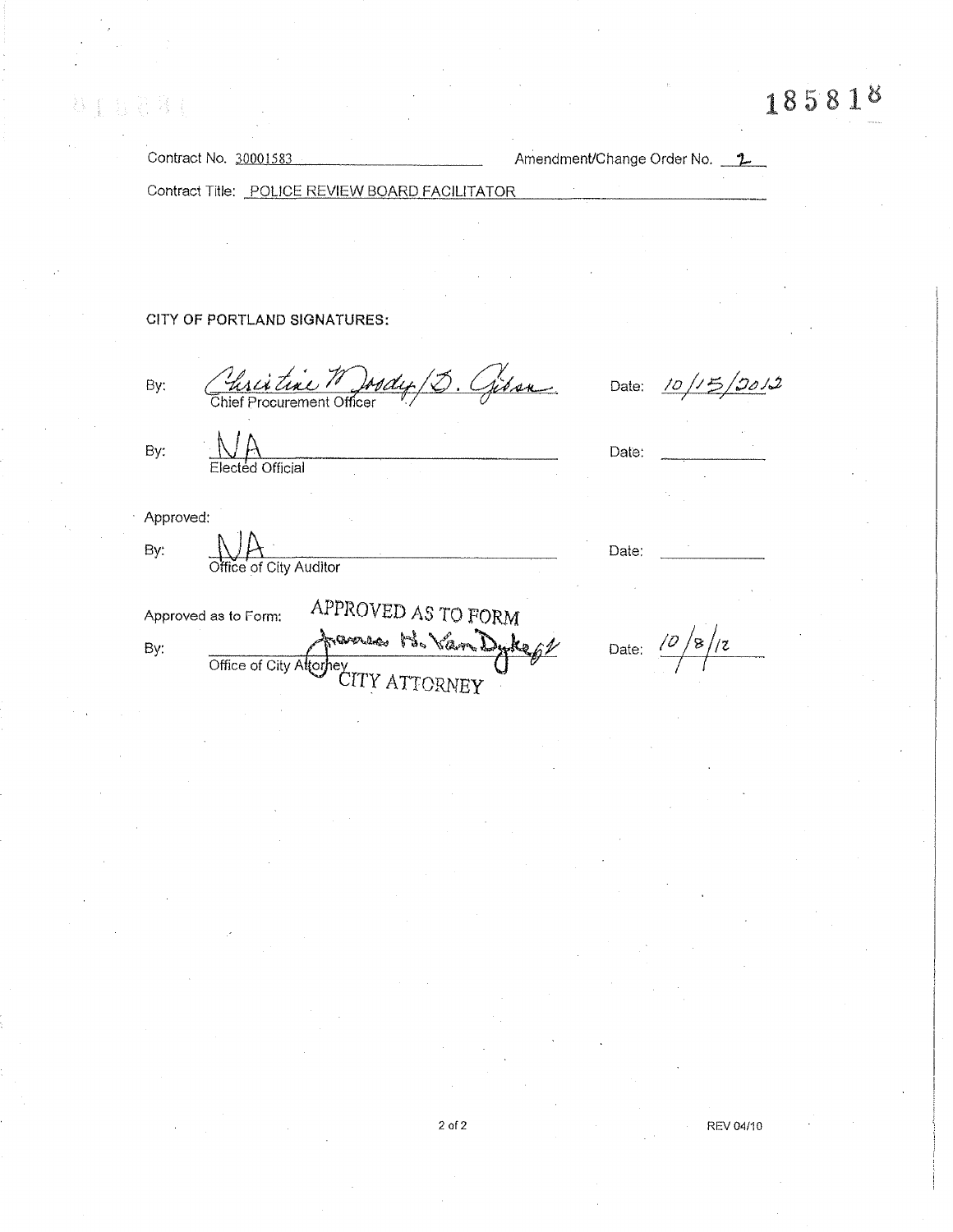# AMENDMENT NO. 1

 $\begin{picture}(180,10) \put(0,0){\line(1,0){10}} \put(10,0){\line(1,0){10}} \put(10,0){\line(1,0){10}} \put(10,0){\line(1,0){10}} \put(10,0){\line(1,0){10}} \put(10,0){\line(1,0){10}} \put(10,0){\line(1,0){10}} \put(10,0){\line(1,0){10}} \put(10,0){\line(1,0){10}} \put(10,0){\line(1,0){10}} \put(10,0){\line(1,0){10}} \put(10,0){\line($ 

# CONTRACT NO. 30001583

### **FOR**

# POLICE REVIEW BOARD FACILITATOR

This Contract was made and entered by and between Frances Portillo aka Portillo Consulting<br>International, hereinafter called Contractor, and the City of Portland, a municipal corporation of the State of Oregon, by and through its duly authorized representatives, hereinafter called City.

- $1.1$ Addition of person named Sheri Vacarella as a subcontractor to perform administrative support and serve as Review Board note taker at a rate of \$75 per hour.
- 2. Addition of person named Ranginen Azimzadeh as a subcontractor to perform administrative support and serve as Review Board note taker at a rate of \$75 per hour.

All other terms and conditions shall remain unchanged and in full force and effect.

### CONTRACTOR SIGNATURE:

This contract amendment may be signed in two (2) or more counterparts, each of which shall be deemed an original, and which, when taken together, shall constitute one and the same contract amendment.

The parties agree the City and Contractor may conduct this transaction by electronic means, including the use of electronic signatures.

Frances Portillo aka Portillo Consulting International

Date (Oct 4, 2012) ances Portillo Name:  $t$ cu t Title: Atlantic, PDX, OR 97217 X / Address:  $3266$ ファマ・ Telephone:

**REV 04/10** 

185818